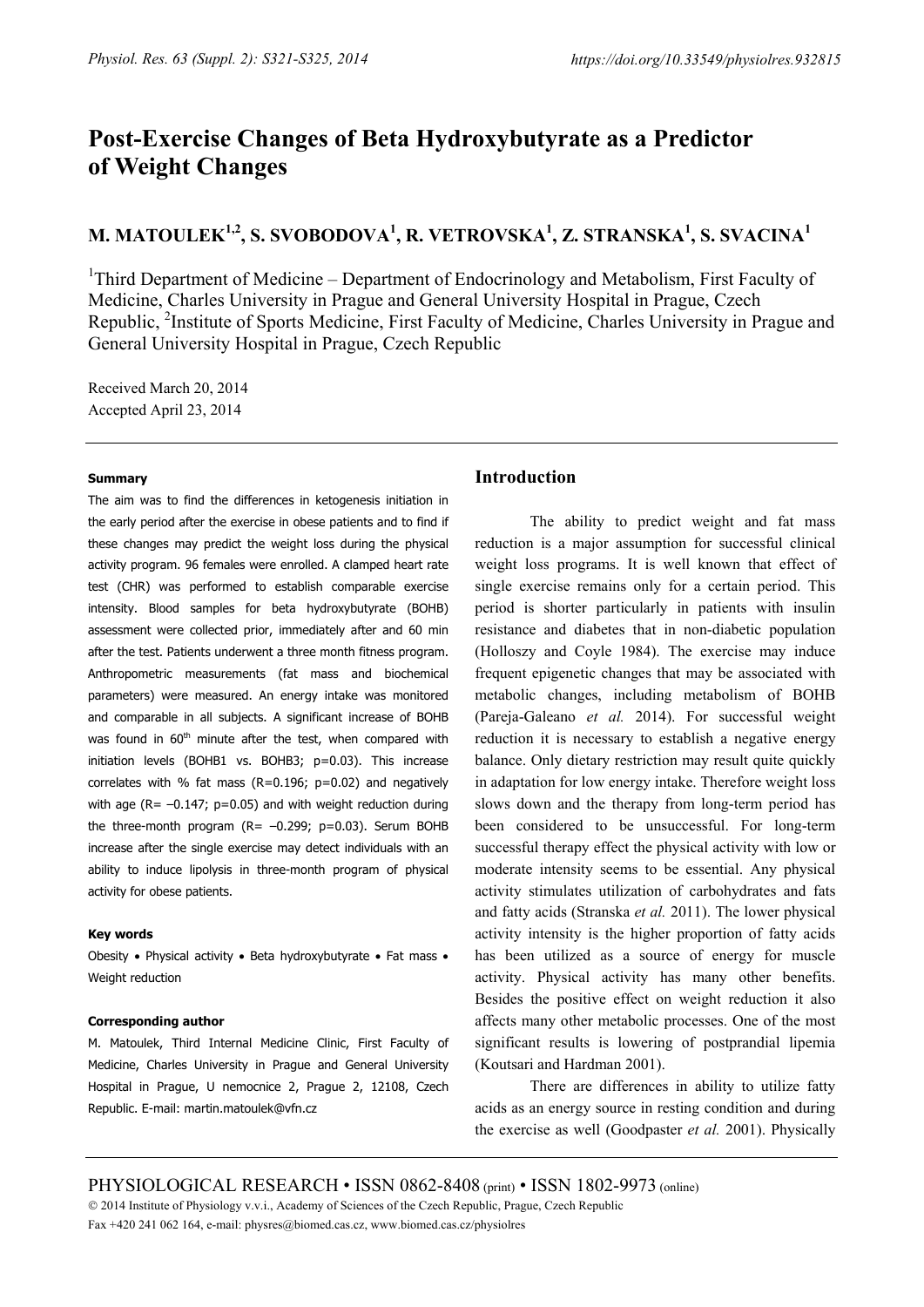more fit individuals have higher amounts of carnitine in their muscles. It facilitates fatty acids transfer through mitochondria membrane with their subsequent oxidation. Serum level of beta hydroxybutyrate (BOHB) was chosen as a marker of fatty acid utilization (Laffel 1999). We have a good experience using this marker for short-time period starvation tests: we have confirmed an individual increase of ketogenesis in patients with metabolic syndrome (Svacina *et al.* 1999, Haluzik *et al.* 2001). We placed a hypothesis whether there are potential differences in ketogenesis initiation during the physical activity in obese patients in the early period after the exercise and to find if these changes may predict the effect of intermediate lasting program of the physical activity. We wanted to find out whether any short-time exercise effect may be related to the effectiveness of long-time period exercise program evaluated by weight reduction in relationship to the short-time period BOHB changes.

### **Patients and Methods**

96 patients from Obesity Center of the Third Internal medicine Clinic First Medical School in Prague was enrolled into the project with physical activity. Initial examination included anthropometric examination blood glucose,  $HbA_{1c}$ , insulin, C-peptide, total cholesterol, HDL cholesterol, LDL cholesterol, triglycerides (Table 1). Out of 96 patients enrolled into this project only 62 patients were evaluated and their data were used for statistical analysis (median age 46.5±10.9 years, initial BMI 35.2 $\pm$ 6.16 kg/m<sup>2</sup>, median % fat mass (FM) 36.11 $\pm$ 7.16 %.). All of them reached at least 85 % compliance with physical activity and energy intake monitoring. These patients´ compliance to the project protocol reached at least 85 %. Detailed descriptive statistics can be found in Table 1. The reason for exclusion from this project was no compliance with physical activity protocol.

**Table 1.** Changes of anthropometric and metabolic parameters during 3 months reduction program (p-paired Wilcoxon-test).

| Parameter                          | N  | Month $0 \pm SD$   | Month $3 \pm SD$   | p value |
|------------------------------------|----|--------------------|--------------------|---------|
| Age (years)                        | 62 | $46.5 \pm 10.9$    |                    |         |
| Weight (kg)                        | 62 | $100.73 \pm 18.67$ | $96.9 \pm 18.6$    | 0.001   |
| BMI (kg/m <sup>2</sup> )           | 62 | $35.2 \pm 6.16$    | $34.1 \pm 6.21$    | 0.001   |
| Waist circumference (cm)           | 62 | $108.42 \pm 14.88$ | $104.62 \pm 14.31$ | 0.004   |
| Fat mass $(%)$                     | 62 | $36.11 \pm 7.16$   | $33.83 \pm 7.23$   | 0.001   |
| VO <sub>2</sub> max/kg (ml/kg/min) | 62 | $25.05 \pm 4.73$   | $28.59 \pm 6.79$   | 0.001   |
| glucose (mmo/l)                    | 62 | $5.14 \pm 0.96$    | $5.005 \pm 0.731$  | n.s.    |
| $HBA_1c$ (%)                       | 62 | $3.91 \pm 0.65$    | $3.88 \pm 0.531$   | n.s.    |
| $C$ peptide (pmol/l)               | 62 | $0.98 \pm 0.35$    | $0.91 \pm 0.39$    | 0.04    |
| $Insulin - IRI (IU/l)$             | 62 | $12.36 \pm 7.4$    | $12.08 \pm 9.1$    | n.s.    |
| Cholesterol (mmo/l)                | 62 | $5.11 \pm 0.98$    | $5.0 \pm 0.99$     | n.s.    |
| HDL cholesterol (mmo/l)            | 62 | $1.29 \pm 0.33$    | $1.34 \pm 1.31$    | 0.05    |
| LDL cholesterol (mmo/l)            | 62 | $3.16 \pm 0.75$    | $3.04 \pm 0.76$    | n.s.    |
| Triglycerides (mmo/l)              | 62 | $1.425 \pm 0.78$   | $1.24 \pm 0.64$    | 0.004   |
| $CRP$ (mmo/l)                      | 62 | $6.82 \pm 7.32$    | $4.71 \pm 5.62$    | 0.03    |
|                                    |    |                    |                    |         |

Month 0  $\pm$  SD – before three month program  $\pm$  standard deviation. Month 3  $\pm$  SD – after three month program  $\pm$  standard deviation.

In order to establish training exercise activity intensity a series of examination including spiroergometry and 30-min clamped heart rate test (CHR test) was performed. Spiroergometry examination was performed until subjective maximum was reached using VO2peak measurement and maximal heart rate. After that

a 30-min CHR test was performed at a 65 % level of maximal heart rate reserve. This test enables to establish a proper intensity of an exercise adjusted to the heart rate. A constant heart rate has been maintained by changing the intensity level of exercise. Based on the number and range of the changes of the exercise intensity an optimal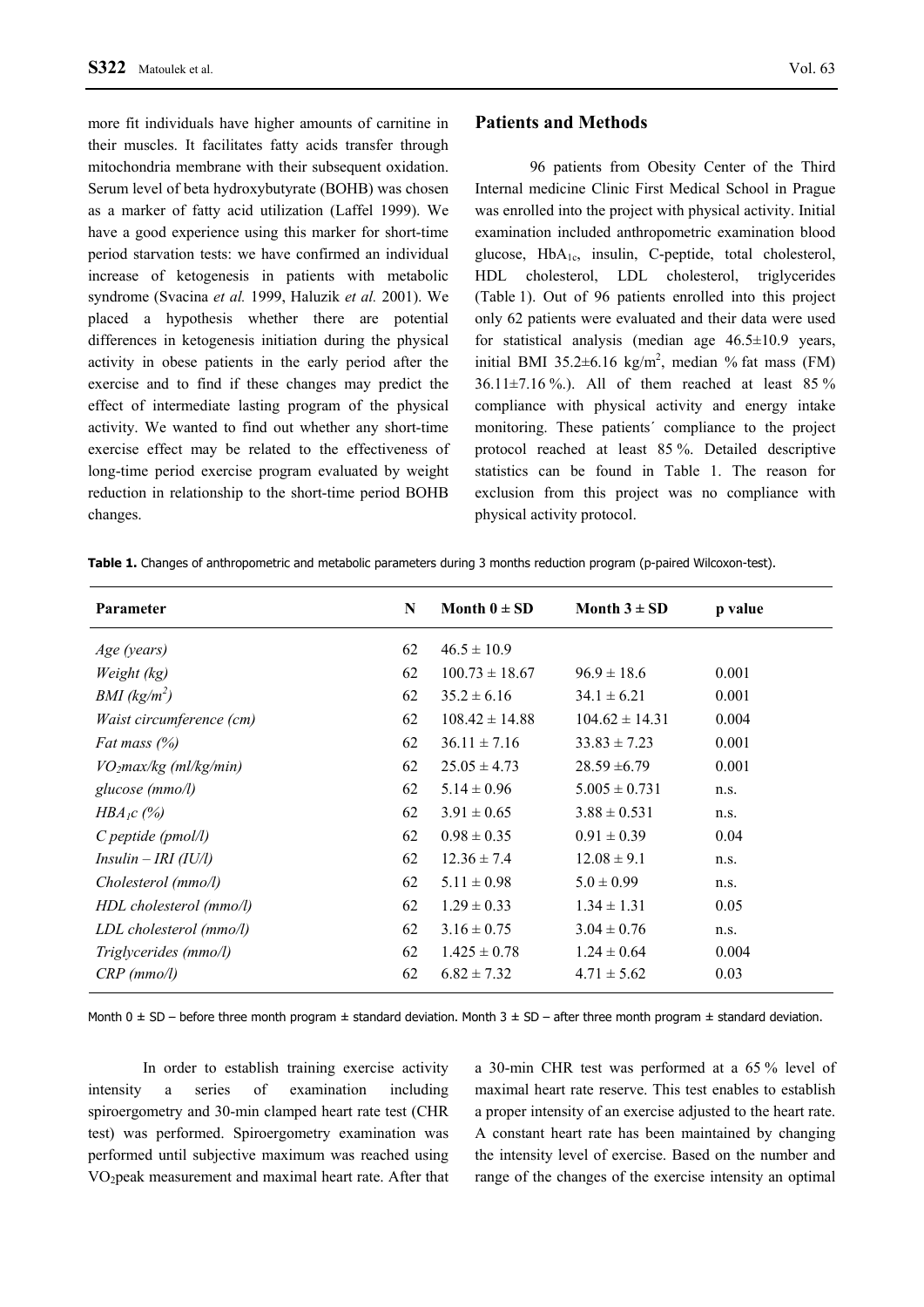heart rate for future training has been proposed. Blood samples for BOHB assessment were collected prior the test, immediately after the test and 60 min resting after the test termination. This test was followed by three month program managed by well experienced fitness coaches using heart rate monitoring sport-tester POLAR S810i with minimum of two training lessons under the supervision and at least one lesson at home. Weight loss at the end of the three-month program was evaluated in relationship to the BOHB changes in CHR test.

Several parameters were evaluated prior and after the three-month program (Table 1). Anthropometric measurements included % FM measured using bodystat. An energy intake was carefully monitored during the whole three-month program in order to rule out a significant energy restriction that might affect the results.

#### *Statistics*

SW Sigmastat version 3.5 was used for statistical evaluation. After testing of normality the values were compared using non-parametric paired Wilcoxon test (values prior and after the CHR test, values prior and after the program). Spearman´s correlation coefficients were calculated for serum BOHB changes and weight changes.

## **Results**

BOHB serum level has not increased significantly from basal – BOHB1 0.131 $\pm$ 0.177 vs. post 30-min test – BOHB2 0.124±0.149 (Table 2 and Fig. 1). But a significant increase was found in 60th minute after the CHR test termination – BOHB3 0.296±0.375 when compared with initiation levels (BOHB1 vs. BOHB3; p=0.03) (Table 4) and even when compared with the levels immediately after the CHR test termination (BOHB2 vs. BOHB3; p=0.02) (Table 3). This increase (BOHB1 vs. BOHB3) correlates negatively with age  $(R=-0.147; p=0.05$  and % FM  $(R=-0.196; p=0.02)$  and with weight reduction during the 3-month program  $(R=-0.299; p=0.03)$  (Fig. 2). The whole group of patients was characterized by an expected increase of VO<sub>2</sub>peak from  $25.05 \pm 4.73$  to  $28.59 \pm 6.79$  ml/kg/min  $(p=0.001)$ . This finding has confirmed the high compliance rate with physical activity and with the study protocol. Weight reduction during the program correlates with BOHB increase 60 min after the CHR test (Fig. 2). Serum BOHB increase correlates with age and confirms

lower ability to induce ketogenesis using exercise in older individuals. It is easier to induce ketogenesis in lower weight individuals with lower waist circumference, lower fat mass percentage and lower serum level of triglycerides.

| <b>Table 2.</b> Beta hydroxybutyrate basal BOHB1 and its changes at |  |  |  |
|---------------------------------------------------------------------|--|--|--|
| the end of 30-min CHR test (BOHB2) and 60 min after recovery        |  |  |  |
| (BOHB3) (90 min from the beginning).                                |  |  |  |

|                                 | N | <b>START</b><br><b>BOHB1</b>              | $30 \text{ min}$<br><b>BOHB2</b> | 90 min<br><b>BOHB3</b> |
|---------------------------------|---|-------------------------------------------|----------------------------------|------------------------|
| BOHB<br>$\frac{2011}{(mmol/l)}$ |   | 62  0.131±0.177  0.124±0.149  0.296±0.375 |                                  |                        |

**Table 3.** Beta hydropxybutyrate differences between the end of the CHR test and 60 min recovery (non-parametric pair Wilcoxon´s test).

|             | n | Mean $\pm$ SD                | p value |
|-------------|---|------------------------------|---------|
| DIFBOHB1-2  |   | $62 \quad 0.00231 \pm 0.078$ | n.s.    |
| DIFBOHB1-3  |   | $62 \quad 0.16 \pm 0.305$    | 0.03    |
| DIFBOHB 2-3 |   | $62 \quad 0.17 \pm 0.294$    | 0.02    |

**Table 4.** Correlation of the BOHB difference 0-90 min (BOHB1-3) and some parameters of metabolic syndrome (Spearman´s rank correlation).

|                          | r        | p value |
|--------------------------|----------|---------|
| Age (years)              | $-0.147$ | 0.05    |
| Weight (kg)              | $-0.21$  | 0.01    |
| Waist circumference (cm) | $-0.206$ | 0.01    |
| Fat mass $(\%)$          | $-0.196$ | 0.02    |
| Cholesterol (mmol/l)     | $-0.132$ | n.s.    |
| Triglycerides (mmol/l)   | $-0.234$ | 0.001   |
| HDL-cholesterol (mmol/l) | 0.23     | n.s.    |

## **Discussion**

It is well known that there are differences between the ability to utilize fat acids (so called fast and slow fat burners) (Goodpaster *et al.* 2001). It can be determined by predisposition of low physical fitness status. Among obese population there are differences in ability for ketogenesis induction by low energy diet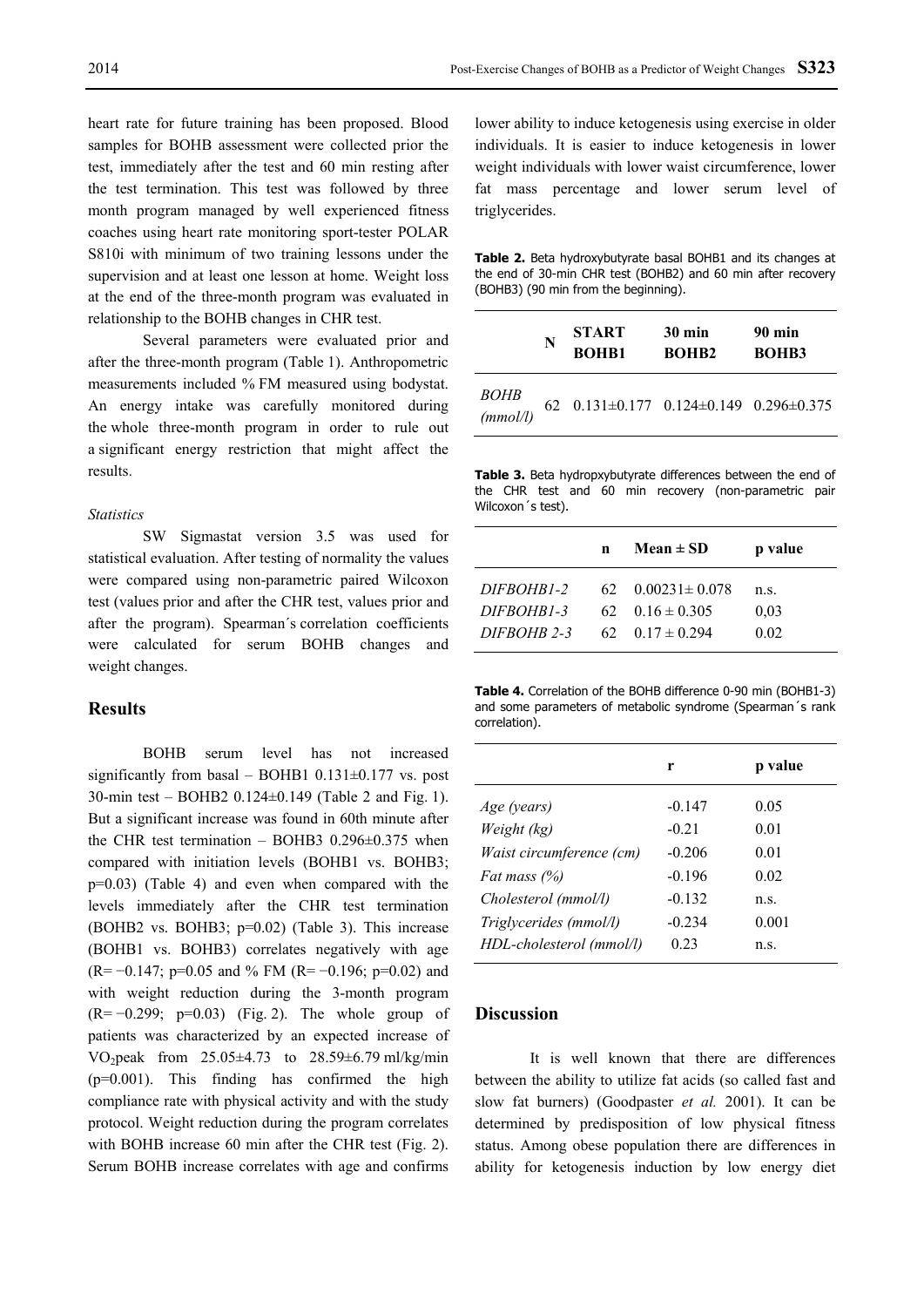

**Fig. 1.** BOHB changes between the end of the CHR test and 60 min recovery.



**Fig. 2.** Body weight changes in relationship to the BOHB3-1 serum level changes prior the test and at 90<sup>th</sup> minute of the test (Spearman´s correlation) (axis Y BOHB 3-1 in mmol/l, axis X weight change in kg).

(El Midaoui *et al.* 1996) and it seems that there are also differences in ketogenesis induction by effect of physical activity – during this activity and particularly after the activity. Exercise effect and increased energy output persists even several hours after the exercise termination. There are differences among lean individuals, patients with insulin resistance and diabetic patients (Storer *et al.* 2011). We have confirmed that BOHB serum levels increase may predict the effect of physical activity on the successful weight reduction. Physical activity prescription should be modified based on these results. Some studies confirm that exercise twice a day for shorter

period is at least same effective as an exercise performed once day for a double time period (Snowling and Hopkins 2006). But it seems that for clinical use it is better to recommend an exercise with lower frequency. It provides a higher compliance of the patients. But if BOHB production decreases rapidly and does not increase accordingly within 60 min it is recommended to use low energy diet together with shorter exercise several times per day. Lower increase of ketogenesis in older patients is in accordance to our hypothesis confirming that there is a lower ability for weight reduction in older individuals. BOHB serum level increase negatively correlates with serum levels of triglycerides (R= −0.24;  $p=0.01$ ), % FM (R= -0.196;  $p=0.02$ ).

BOHB has not been currently every frequently used parameter. Point-of-care testing instruments for BOHB measurement are used for the early detection of diabetic ketoacidosis in pregnant females and in children. This parameter has not been currently used in obese population. Its measurement is very simple and useful: the individuals may differ in BOHB production and the production may be very simply monitored for example from breath (Storer *et al.* 2011, Samudrala *et al.* 2014).

The problems of BOHB have not been frequently studied in the experimental studies on the animals. But it was found that chronic increase of exercise may cause a better degradation of BOHB in the muscle mitochondria (El Midaoui *et al.* 1996). Recently fibroblast growth factor 21 has been considered as a significant indicator of lipolysis. But no relationship to ketogenesis was found in the experimental studies (Hotta *et al.* 2009).

Based on recent studies results ketogenic diets may result in moderate BOHB serum level increase and in higher weight reduction ([Sumithran](http://www.ncbi.nlm.nih.gov/pubmed?term=Sumithran%20P%5BAuthor%5D&cauthor=true&cauthor_uid=23632752) *et al.* 2013). Our data suggest that BOHB serum levels increase can be used as a predictive factor of weight reduction with physical activity. [Sumithran](http://www.ncbi.nlm.nih.gov/pubmed?term=Sumithran%20P%5BAuthor%5D&cauthor=true&cauthor_uid=23632752) suggests that elevated BOHB may also induce the weight reduction, therefore it could also be considered to be a pathogenetic factor inducing successful weight reduction.

## **Conclusion**

BOHB serum levels increase within 60 min after the CHR test seems to be a useful predictive factor for weight reduction in obese patients for physical activity program. Its assessment may represent a beneficial parameter for optimal proposal of the physical activity programs for weight reduction in obese.